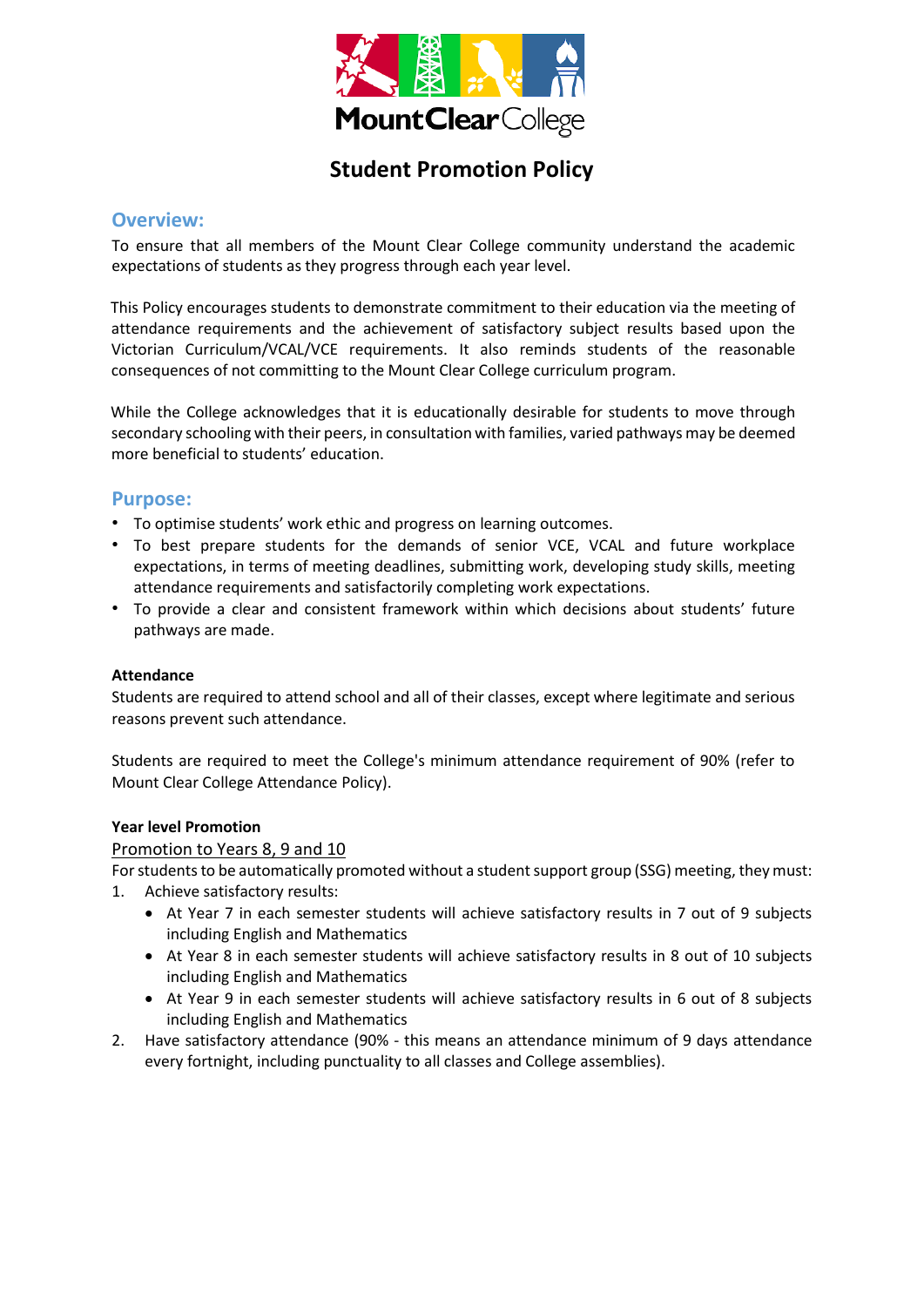## VCE Promotion

- 1. At Year 10 in each semester each student will be expected to achieve satisfactory results in 5 out of 6 subjects including English and Mathematics, and achieve above 50% in at least half of their Year 10 exams unless it has been deemed that they require special consideration of learning needs.
- 2. In order for students to progress automatically from Year 11 to Year 12, students will achieve satisfactory results in 9 out of 12 units of study for the year, including two units of English, and at least 4 out of 6 subjects in Semester 2. They must also achieve above 50% in at least 4 out of 6 Year 11, Unit 2 exams, unless it has been deemed that they require special consideration of learning needs
- 3. Have satisfactory attendance (90% this means an attendance minimum of 9 days attendance every fortnight, including punctuality to all classes and College assemblies).

### VCAL Promotion

- 1. At Year 10 in each semester students will be expected to achieve satisfactory results in 5 out of 6 subjects including English and Mathematics.
- 2. Students entering VCAL other than via Year 10 Pre-CAL must also have demonstrated acceptable work habits to be enrolled above a Foundation level.
- 3. For students progressing from Pre-CAL to VCAL, they are expected to satisfactorily complete all learning outcomes for Literacy, Personal Development Skills (PDS) and 5 out of 6 learning outcomes for Numeracy.
- 4. In order for students to enter the Intermediate and Senior programs, they must demonstrate acceptable work habits that show they could cope with the course above a Foundation level.
- 5. In order for students to progress from Foundation to Intermediate and from Intermediate to Senior, they are expected to have satisfactorily completed all learning outcomes for Literacy, Personal Development Skills (PDS) and Work Related Skills (WRS) and 5 out of 6 learning outcomes for Numeracy.
- 6. Have satisfactory attendance (90% this means an attendance minimum of 9 days attendance every fortnight, including punctuality to all classes and College assemblies).

### VCE Subject Selection

Enrolment in the proposed subjects selected for the next year level will be dependent on the following:

- A satisfactory final result in the subject.
- A percentage of or greater than 50% in at least one of the exams in the subject, unless it has been deemed that they require special consideration of learning needs.
- Teacher recommendation about effort and achievement in the subject.
- Any recommended pre-requisites for the proposed subject.

### **Student Support**

Students identified as at risk of not meeting the above requirements will have supports offered throughout the year, such as parent/student/teacher communication (student support group meetings), Tier 2/Tier 3 plans, where applicable, redemption opportunities and attendance at afterschool Study Hall.